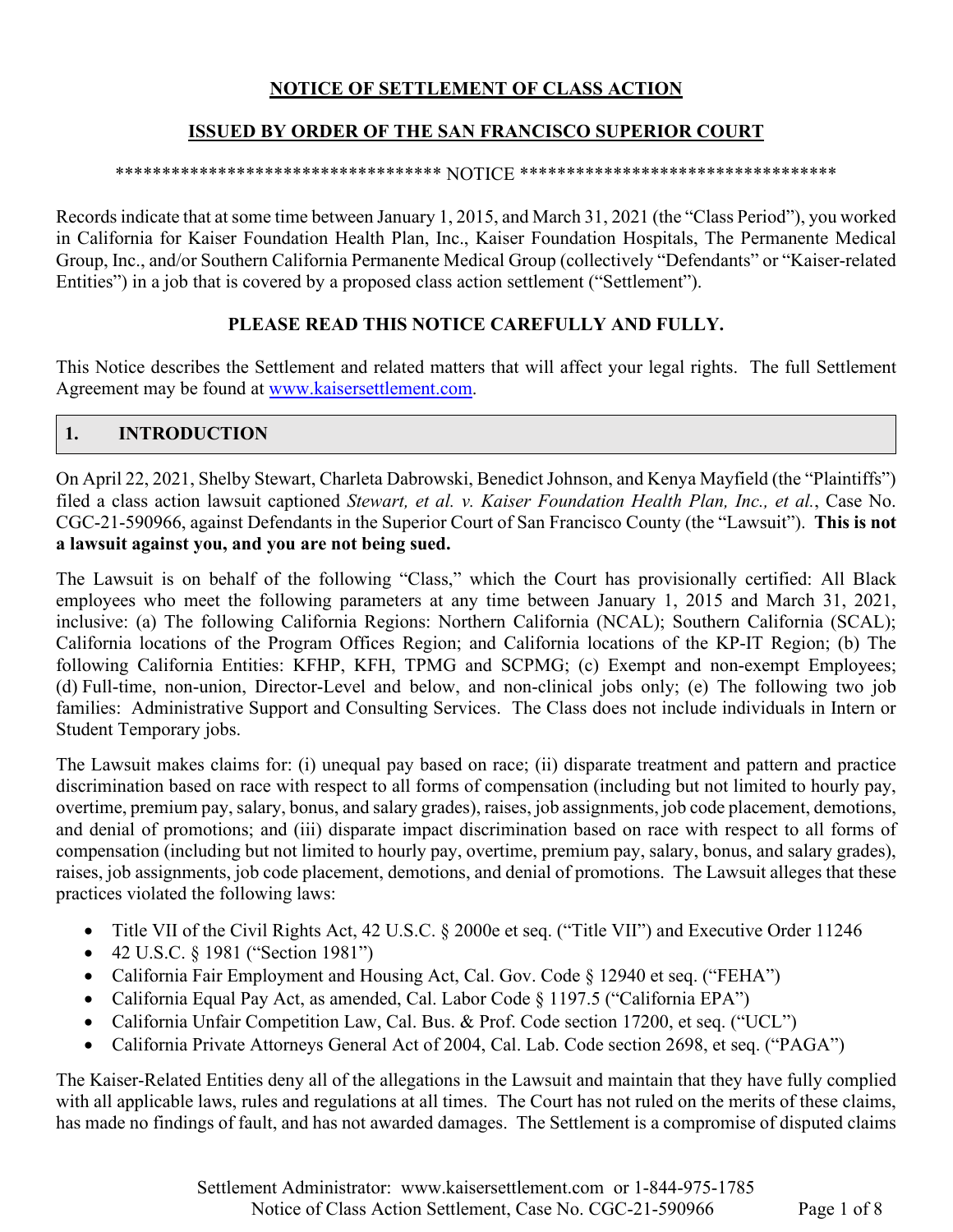and is not an admission of liability on the part of the Kaiser-Related Entities or anyone else. The Parties have reached this Settlement in order to avoid the expense, risk, and uncertainty of further litigation.

The Court has granted preliminary approval of the Settlement. Payments (as described in Section 5) will be made only if the Court grants final approval of the Settlement and any appeals are resolved.

| <b>OPTION A</b> | Do Nothing.                                                                                                                                            | Stay in this Lawsuit, receive money under the<br>Settlement automatically. See Sections 2(a) and<br>5 below. Receive no enhancement.                                                         |
|-----------------|--------------------------------------------------------------------------------------------------------------------------------------------------------|----------------------------------------------------------------------------------------------------------------------------------------------------------------------------------------------|
| <b>OPTION B</b> | Submit an Enhancement Claim<br><b>Form Online or Postmarked Before</b><br>January 22, 2022, and Receive an<br>Enhanced Individual Settlement<br>Award. | Stay in this Lawsuit, receive money under the<br>Settlement automatically, with 10% enhancement if<br>you submit an Enhancement Claim Form. See Section<br>$2(b)$ below.                     |
| <b>OPTION C</b> | Request to be Excluded from the<br>Settlement Online or Postmarked<br>by January 22, 2022.                                                             | Get out of the Lawsuit. Do not receive any money<br>from the Settlement. Keep any rights you might have<br>to file your own separate lawsuit for the same claims.<br>See Section 2(c) below. |
| <b>OPTION D</b> | Object<br>to the Terms of the<br>Settlement Online or Postmarked<br>by January 22, 2022.                                                               | Stay in the Lawsuit and object to it that the Settlement<br>is unfair or inadequate. See Section 2(d) below.                                                                                 |

# **2. YOUR LEGAL RIGHTS AND OPTIONS**

## **OPTION A: DO NOTHING**

You do not have to do anything to receive money under the Settlement. If you do nothing, you will stay in the Settlement and your award will be calculated automatically under the formula described in Section 5. You do not have to appear in court. You will release your covered claims against the Kaiser-Related Entities and the Released Parties. However, you will not receive an enhancement on your award unless you complete Option B.

### **OPTION B: SUBMIT AN ENHANCEMENT CLAIM FORM FOR AN ENHANCED AWARD (SECURE.KAISERSETTLEMENT.COM)**

In addition to the automatic award, a 10% enhancement will be available to Settlement Class Members who elect to submit a Claim Form indicating their belief that they were denied a promotion due to their race. In order to be eligible to receive this enhancement, you must complete the Enhancement Claim Form either online (at www.kaisersettlement.com) or postmarked by mail using the form attached to this Notice (address on form), by **no later than January 22, 2022**. You will release your covered claims against the Kaiser-Related Entities and the Released Parties.

## **OPTION C: REQUEST TO BE EXCLUDED FROM THE SETTLEMENT**

If you wish to be excluded from the money payments of the Settlement, you must mail or email a written, personally signed (in ink) statement that you are opting out ("Opt-Out request") to the Settlement Administrator postmarked or emailed **by January 22, 2022,** at: Stewart v. Kaiser Permanente Settlement Administrator, c/o JND Legal Administration, P.O. Box 91344, Seattle, WA 98111, or  $\frac{info@kaisersettlement.com}{info@kaisersettlement.com}$ . The Opt-Out request must be physically signed by you, must contain your full name, address, and telephone number. It must also contain the words: "I elect to exclude myself from the Settlement in *Stewart v. Kaiser Entities*, Case No.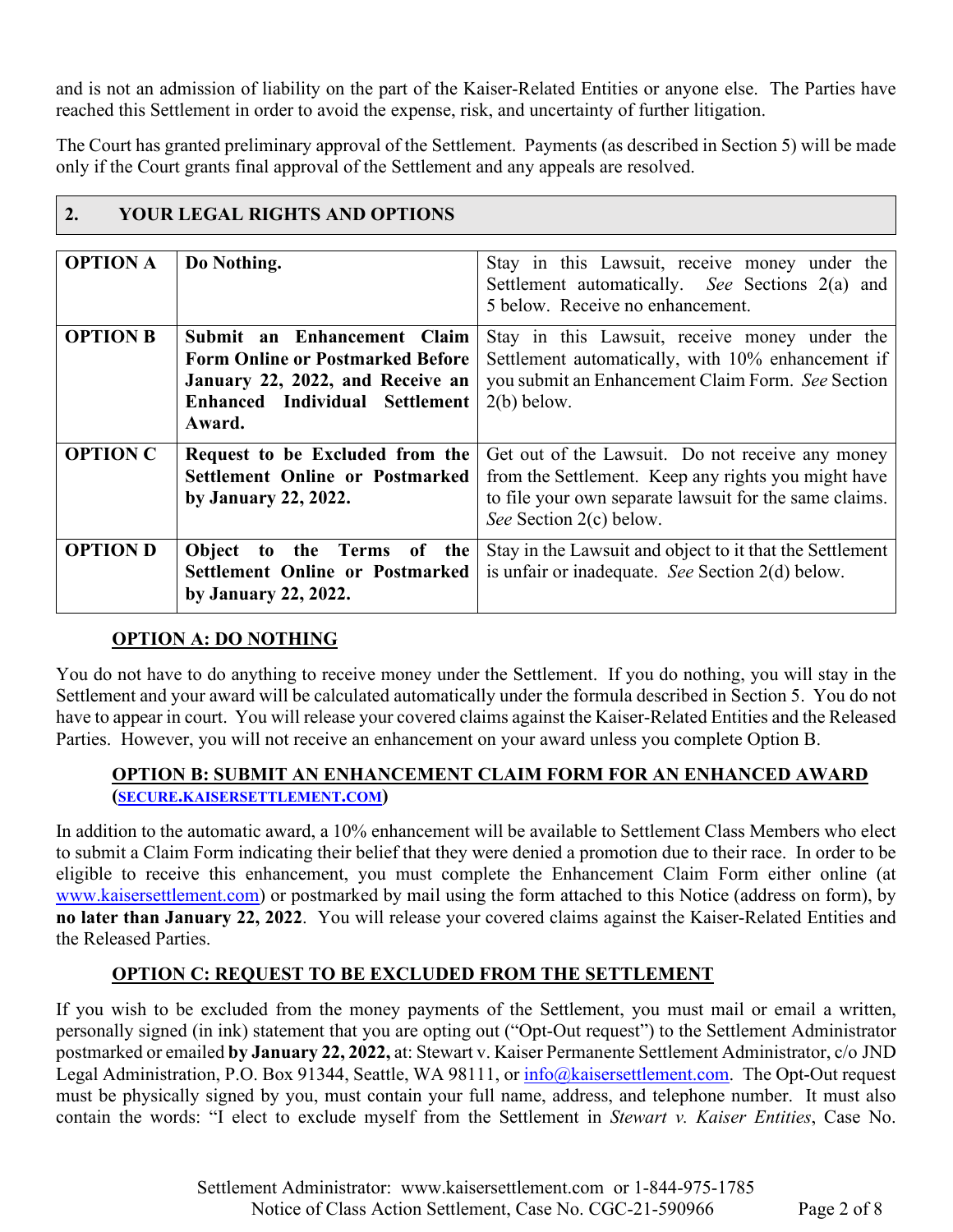CGC-21-590966. I will, however, be covered and bound by the business changes provided by the Settlement if employed by Defendants." If you do not complete a timely Opt-Out request, you will be bound by the release, and you will give up your rights to sue the Kaiser-Related Entities and the Released Parties regarding the legal claims in this Action. (In such case, you will still receive the automatic payment of Option A.)

Alternatively, if you submit an Opt-Out request, you will not receive any money from the Settlement, but you will retain the right to bring your own separate lawsuit. You then will not have the right to object (Option D). However, because the State of California was notified of the potential Labor Code violations in the *Stewart* matter and will receive \$86,286 as a result, you will not be able to bring claims for penalties under California's Private Attorney General Act, Cal. Lab. Code §§2698 *et seq.* even if you opt out, if the Settlement is approved with the PAGA payment going to the State. At that point, a court could deem those claims for penalties litigated and resolved, and you will be equitably estopped from bringing duplicative claims.

# **OPTION D: OBJECT TO THE SETTLEMENT**

If you believe the Settlement is unfair or inadequate, you may object, personally or through an attorney, by mailing or emailing a copy of your objection to the Settlement Administrator at the address set forth above in Section 2(c). You will be solely responsible for the fees and costs of your own attorney.

You cannot both object to the Settlement and request to exclude yourself from the Settlement. If you wish to object to the Settlement, you must mail or email a personally signed (in ink) written statement to the Settlement Administrator that contains your full name, address and telephone number. Your objection must be physically signed by you, must indicate that you "object to the Settlement in *Stewart v. Kaiser Entities*, Case No. CGC-21- 590966" and must contain a written statement of the grounds for your objection. **To be effective, your objection must be postmarked or emailed no later than January 22, 2022**. Please do not telephone the Court or the Kaiser-Related Entities' counsel about the substance of objections. If you do not serve written objections within the time provided above, you will be deemed to have waived such objections and will not be permitted to make any objections (by appeal or otherwise) to the Settlement, subject to the Court's determination in the exercise of its discretion. If the Court rejects your objection, you will still be bound by the terms of the Settlement. **You are not required to appear in Court.**

# **3. BACKGROUND OF THE CLASS SETTLEMENT**

The Plaintiffs and their counsel believe that the claims asserted in the Lawsuit have merit. However, they also recognize the expense and length of continued proceedings, the uncertainty of the outcome, and the risk of litigation. Thus, they engaged in intensive, adversarial settlement negotiations with Kaiser**-**Related Entities, including in mediations overseen by a respected independent mediator. They believe that the Settlement is fair, reasonable, and adequate and in the best interests of the Class.

As described above, the Kaiser-Related Entities believe that they support racial equity and disagree that the claims asserted in the Lawsuit have any merit. They deny wrongdoing and liability. The Kaiser-Related Entities believe that they have valid defenses to Plaintiffs' and Class Members' claims. However, the Kaiser-Related Entities prefer to use their financial resources to advance equity than to pay legal fees. There has been no determination by any court as to the truth or validity of the factual or legal allegations made against the Kaiser-Related Entities in the Lawsuit.

## **4. THE PROPOSED CLASS SETTLEMENT**

The proposed Settlement includes money and business practice changes to resolve pay and promotion race discrimination claims for the Class. The monetary fund is Eleven Million Five Hundred Four Thousand Seven Hundred Fifty-Nine Dollars (\$11,504,759) to be allocated as: approximately \$45,000 in costs of independent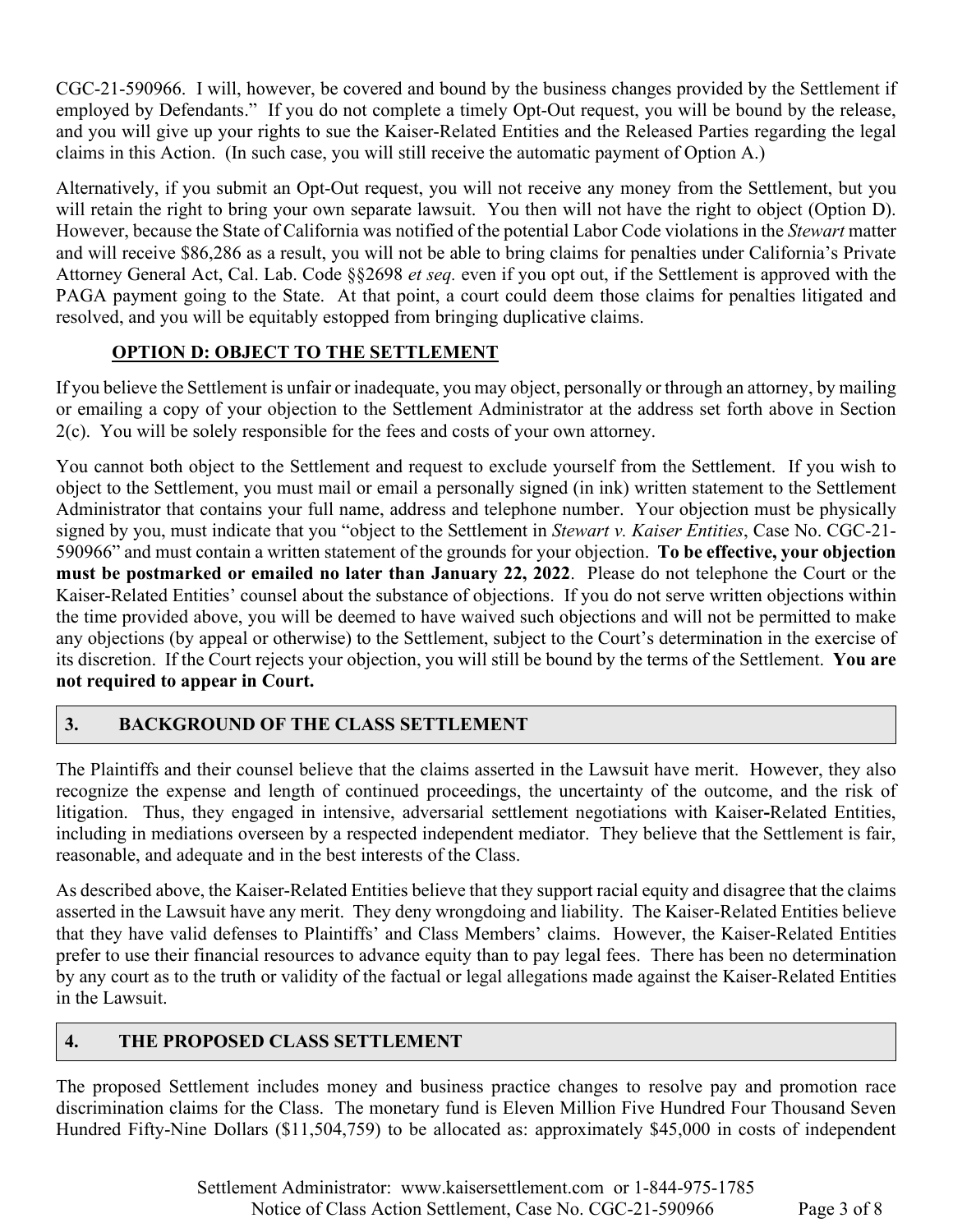settlement administration; \$86,286 in recovery of penalties to the State of California; up to thirty percent (or \$3,451,427.70) in attorneys' fees to Class Counsel, Medina Orthwein LLP and Lieff, Cabraser, Heimann & Bernstein, LLP; up to \$65,000 in reimbursement of costs incurred to litigate this case; service awards totaling \$255,000 to the Plaintiffs (representing \$75,000 for originating Plaintiff Stewart and \$60,000 for Plaintiffs Dabrowski, Johnson, and Mayfield, in recognition of the time, effort, and risks these individual Plaintiffs took to come forward and prosecute the case); a \$50,000 contingency fund, to resolve Class payment issues (if any) which arise after the monetary fund is paid out; and \$7,552,045.60 for Individual Settlement Awards. The Court will determine the propriety of all payments allocated from the Settlement at final settlement approval. No money will revert to Defendants.

The business practices are summarized below. A comprehensive list of these practices can be found in Exhibit B to the Settlement Agreement, which is available at the following website: www.kaisersettlement.com. These will encompass, but are not limited to:

- The retention of an independent expert, chosen by all of the Parties, to conduct a validated job analysis of the jobs within the Class. This review will be completed within one year after the Effective Date of the Settlement. The intention of this project is to ensure pay equity in jobs in which the work performed is substantially similar and to help clarify career ladders and job progression in jobs within the Class. This career development work includes using job analysis output to identify career tracks and develop career guides and developmental resource guides within 18 months of the date of the Effective Date of the Settlement;
- The retention of an independent expert to conduct an annual equity analysis of base pay, incentive pay, and merit increases for three years to ensure persons who perform substantially similar work are being paid equitably and that persons who receive the same performance ratings receive equitable awards. Pay will be remediated within three months of completion of the equity analysis if inequities are found;
- The retention of an independent expert to conduct annual statistical analyses of promotion data for disparate impact for three years;
- The retention of an independent Human Resources expert to review and guide programs on leadership development and building a diverse bench, as well as evaluating existing mentorship programs designed to support managers from historically underrepresented groups in the Administrative Support and Consulting Services job families;
- The development and implementation of revised mandatory training programs, which will be informed in part by information developed through the job analyses project, on relevant topics such as anti-harassment, equal employment opportunity, and unconscious bias. Upstander Intervention training will be made available to all of the Kaiser-Related Entities' California non-union employees and required for all NEID employees and HR VPs, Director HRBPs, HRBPs, and HR Consultants in California not on an approved leave; and
- Defendant KFHP will increase and maintain the number of people who conduct EEO investigations to total at least fifteen (15) investigators. Investigators in the EEO unit also will participate in a more indepth de-biasing training (to be agreed to by the parties) than is offered generally to the organization. The Settlement also includes monitoring of complaint logs for trends and potential repeat issues with certain managers or within certain parts of the organization.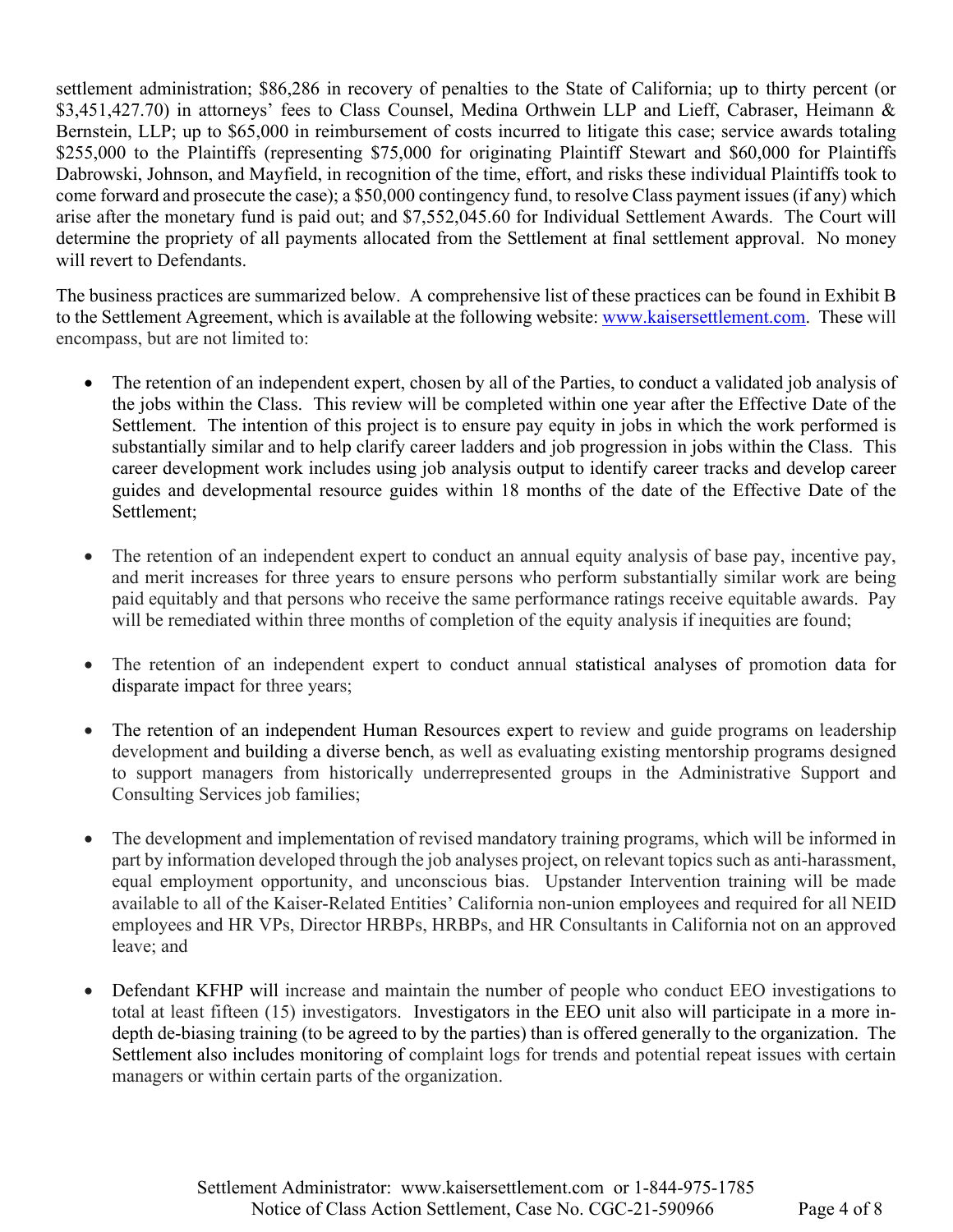The following is a summary of other important Settlement terms.

### **5. INDIVIDUAL SETTLEMENT AWARDS**

All Settlement Class Members will automatically receive an Individual Settlement Award unless they opt out.

In addition, those Settlement Class Members who believe they were denied a promotion due to their race may seek a 10% (enhancement) of their Settlement award by submitting an "Enhancement Claim Form." You must complete the Enhancement Claim Form **by January 22, 2022**, either online (at www.kaisersettlement.com) or postmarked by mail to the Settlement Administrator with the form attached to this Notice (address on form).

Class Members who opt out of the Settlement by following the procedure described below will not receive an Individual Settlement Award. *See* Section 2(c), above.

Individual Settlement Awards will be allocated to each Settlement Class Member based on an objective formula approved by the Court. This formula calculates each Settlement Class Member's share of the Settlement Award Fund based on: *the Settlement Class Member's weeks worked in a job covered by the Settlement during the 325 week Class Period (i.e., January 1, 2015 through March 31, 2021), the Settlement Class Member's annual base salary rate for each of those weeks worked, whether the Settlement Class Member was classified as exempt or non-exempt during those weeks, and whether the Settlement Class Member submits the Enhancement Claim Form, seeking an enhanced award based on alleged denial(s) of promotion.*

**Based on information in Defendants' records, between January 1, 2015, and March 31, 2021, inclusive, you worked [] weeks in an exempt covered position and/or [] weeks in a non-exempt covered position**. If you believe this information is not accurate, please contact the Settlement Administrator at 1-844-975-1785 by **January 22, 2022**. There will be a response within 14 days based on Defendants' payroll records regarding weeks worked in Class positions. Settlement Class Members will also be invited to submit documentation if they wish, although it will not be required.

After finalizing this data, the Settlement Administrator will determine a point value for each Settlement Class Member consisting of the total Individual Pay Variable + the Individual Enhancement Promotion Variable (if any) to get your Total Individual Variable, as described below:

| <b>Calculating Individual Settlement Class Member Variable</b>                                                                                                                                                                                      |                                                                                                                                                                                                                                                                                    |                                                                                                                                                               |  |  |
|-----------------------------------------------------------------------------------------------------------------------------------------------------------------------------------------------------------------------------------------------------|------------------------------------------------------------------------------------------------------------------------------------------------------------------------------------------------------------------------------------------------------------------------------------|---------------------------------------------------------------------------------------------------------------------------------------------------------------|--|--|
| <b>Automatic Individual Pay Variable (no claim form needed)</b>                                                                                                                                                                                     |                                                                                                                                                                                                                                                                                    | <b>Optional Individual Promotion</b><br><b>Enhancement Variable (only if</b><br>Enhancement Claim Form submitted)                                             |  |  |
| For Non-Exempt Weeks (if any):                                                                                                                                                                                                                      | For Exempt Weeks (if any):                                                                                                                                                                                                                                                         | For Both Exempt and Non-Exempt Weeks:                                                                                                                         |  |  |
| Multiply your annual base salary<br>in non-exempt jobs by the<br>number of non-exempt weeks<br>worked in jobs covered by the<br>Settlement Class definition (see<br>Section 1 above) from January 1,<br>2015, through March 31, 2021,<br>inclusive. | Multiply your annual base salary in<br>exempt jobs by the number of<br>exempt weeks worked in jobs<br>covered by the Settlement Class<br>definition (see Section 1 above)<br>from January 1, 2015, through<br>March 31, 2021, inclusive, and<br>multiply this number by seven (7). | You will be eligible to have your Individual<br>Settlement Award enhanced by 10% if you<br>complete and check the "Yes" box on the<br>Enhancement Claim Form. |  |  |

On average, Class awards (after all other amounts are deducted from the Settlement for such things as administration, fees, and costs) will be approximately \$5,690/person for Exempt Settlement Class Members and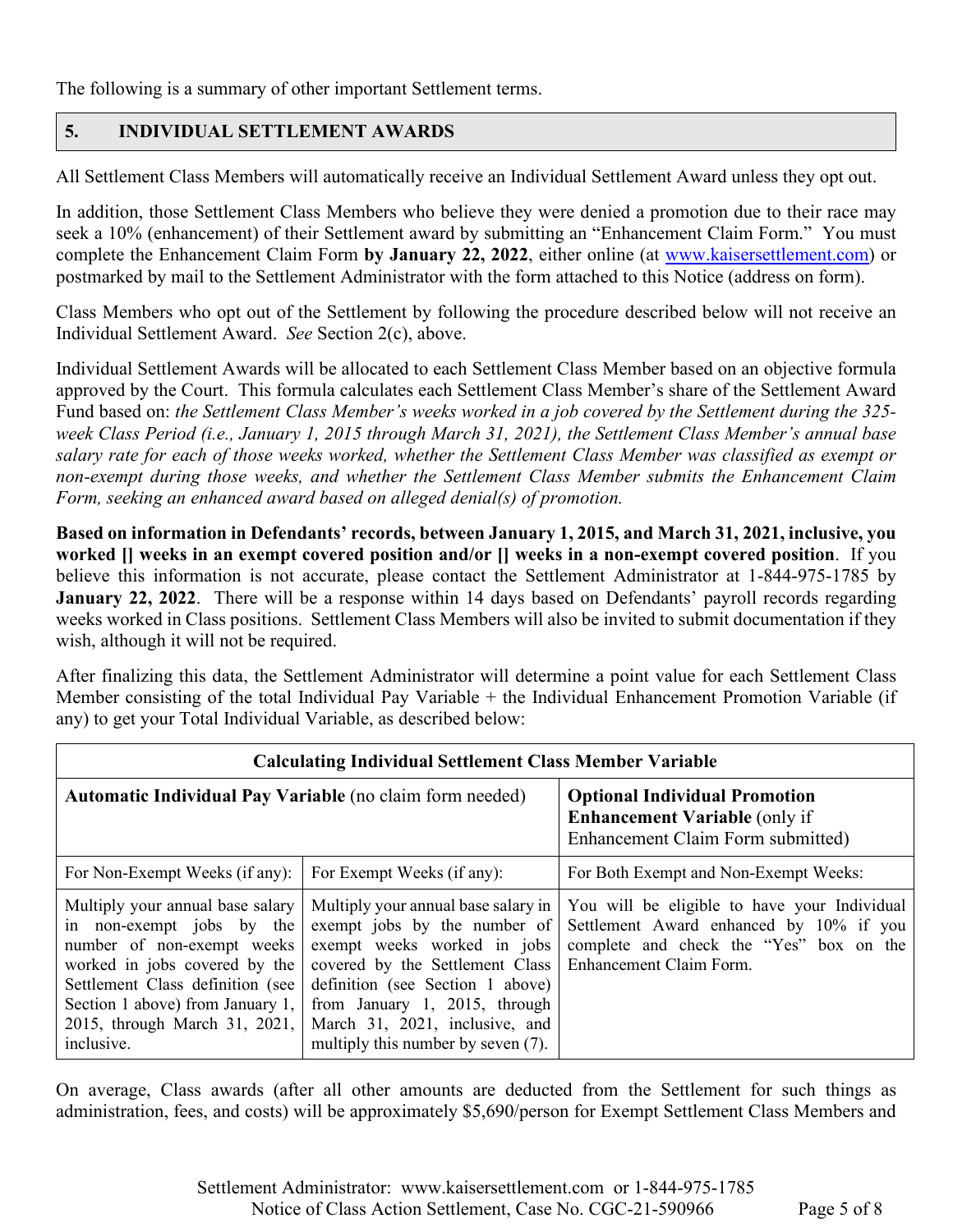approximately \$476 for Non-Exempt Settlement Class Members. However, the exact award you receive will depend on the number of weeks you worked in a Class position during the Class period, your base pay, whether you were in an exempt or non-exempt position, and whether you also submit a claim for a promotion claim enhancement.

## **6. TAX INFORMATION**

Please note that one-third (33.33) percent of your Individual Settlement Award will be reported as wages on an IRS Form W-2 with all appropriate wage taxes withheld. The remaining two-thirds (66.67) percent of your Individual Settlement Award will be reported as non-wage income on an IRS Form 1099. You are responsible for your own taxes and should consult a tax professional for more information about your own specific situation. Class Counsel are not tax advisors and cannot give you advice on any tax matters.

## **7. CHECK CASHING AND CY PRES DONATION OF UNCASHED FUNDS**

Checks will be issued if the Court finally approves the Settlement and there are no appeals. Any Individual Settlement Award checks not cashed after ninety (90) days from the date of their issuance shall be void. If more than \$100,000 of the Individual Settlement Awards remain uncashed 90 days after mailing, there will be a second distribution, only to those Settlement Class Members who cashed their initial Individual Settlement Award checks. If less than \$100,000 of the Individual Settlement Awards are uncashed, or any of the second Individual Settlement Award checks are uncashed, any Individual Settlement Award checks that remain uncashed after 90 days will be voided, and the funds from all uncashed checks shall be donated to the non-profit organization, Equal Justice Society. Settlement Class Members whose Individual Settlement Award check(s) are voided still remain bound by the Settlement.

## **8. NO EFFECT ON EMPLOYEE BENEFIT PLANS**

Neither the Settlement nor any amounts paid under the Settlement will modify any previously credited hours of service under any employee benefit plan, policy, or program, nor will such amount form the basis for additional contributions to, benefits under, or any other monetary entitlement under any benefit plans, policies, or programs.

## **9. RELEASES**

When the Court enters an Order granting Final Approval of the Class Settlement, every member of the Class who has not validly exercised their right to opt out of the Settlement will fully and forever release pay and promotion claims based on alleged race discrimination against African American employees by the Kaiser-Related Entities and all other Released Parties as described in the Agreement arising at any time from January 1, 2015 through March 31, 2021, inclusive. When claims are "released" it means that a person covered by the release cannot sue the Kaiser-Related Entities or the Released Parties for these claims.

Class Members who do not timely opt out will release all of the following claims upon the Effective Date of the Settlement Agreement: Except as to such rights or claims as may be created by this Agreement, each Member of the Settlement Class (including Plaintiffs) who does not properly and timely opt out of this Settlement will be deemed Settlement Class Members under the federal and state discrimination laws invoked in the Action, and will fully release and be deemed to have released and fully and finally resolved, waived, and discharged, for themselves and their attorneys, agents, spouses, heirs, executors, administrators, dependents, successors, and assignees (the "Class Member Releasors"), all claims, demands, causes of action, and liabilities, known and unknown, that they had, have, or may have at any time up through March 31, 2021, under any legal or equitable theory, whether contractual, common-law, or statutory, and whether under federal, state, local, or foreign law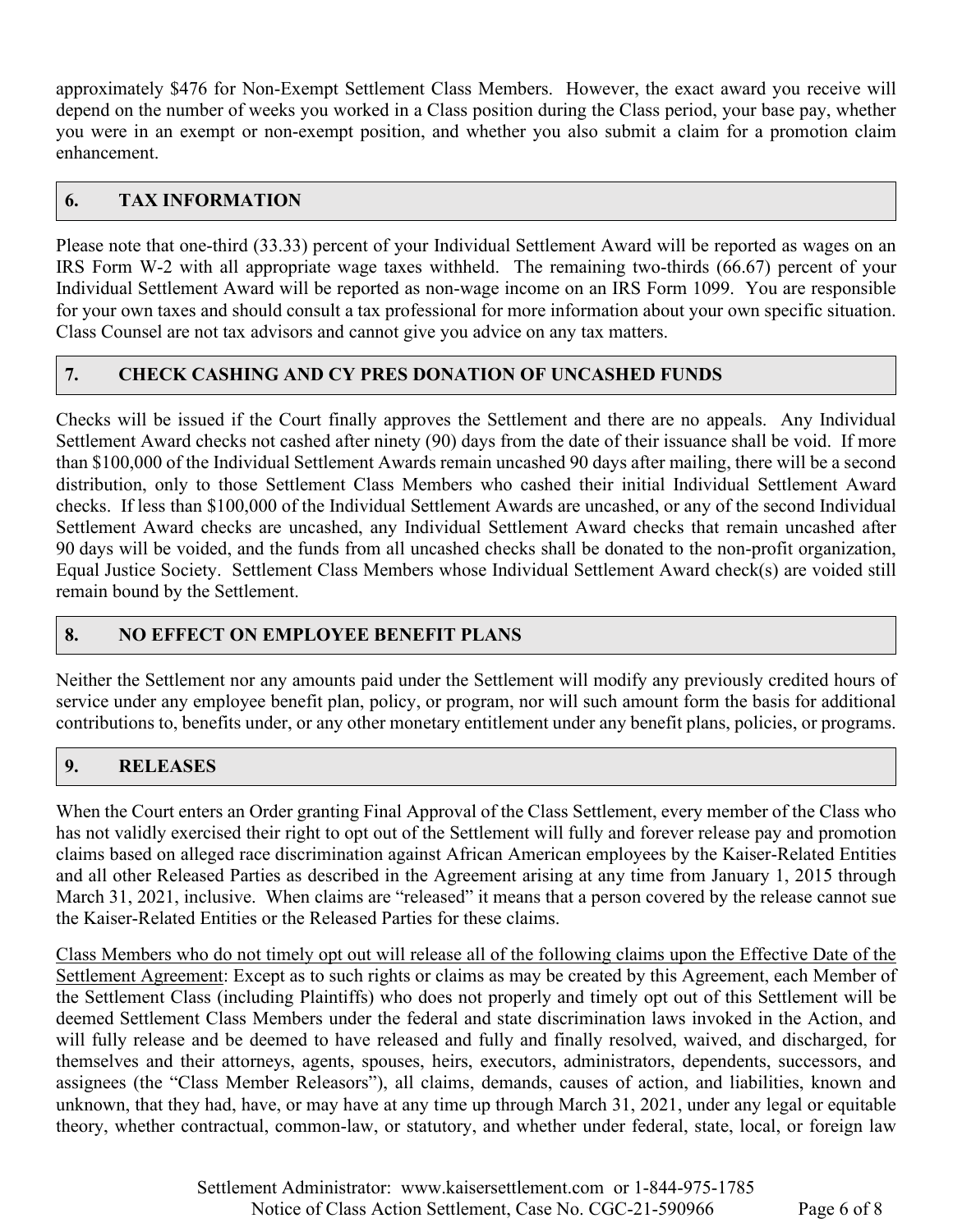against Defendants, any of the organizations participating in the Kaiser Permanente Medical Care Program ("The Program") (including, but not limited to Kaiser Foundation Health Plan, Inc., Kaiser Foundation Hospitals, The Permanente Medical Group, Inc. and Southern California Permanente Medical Group), and each such entity's respective affiliates, subsidiaries, parent companies, related companies, partners, officers, directors, managers, servants, agents, employees, former employees, representatives, attorneys, insurers, successors, and assigns, past or present, and all persons acting under, by, through, or in concert with any of them (collectively, the "Released Parties"), based on any facts alleged, or on claims or theories raised or that could have been raised based on facts alleged in this Action, the Complaint, and any prior version of the Complaint filed in this Action relating to race discrimination in pay or promotion, or any alleged denial of equal pay based on race. The rights and claims released (collectively, the "Released Claims") include: (i) claims for unequal pay based on race, and (ii) claims for disparate treatment and pattern and practice discrimination based on race with respect to all forms of compensation (including but not limited to hourly pay, overtime, premium pay, salary, bonus, and salary grades), raises, job assignments, job code placement, demotions, and denial of promotions, and (iii) claims for disparate impact discrimination based on race with respect to all forms of compensation (including but not limited to hourly pay, overtime, premium pay, salary, bonus, and salary grades), raises, job assignments, job code placement, demotions, and denial of promotions. The Settlement Class shall release all claims and theories that could be pleaded for the facts alleged, including under the following laws and their implementing regulations: (i) Title VII of the Civil Rights Act of 1964, 42 U.S.C. §§2000e, et seq., Executive Order 11246, and 42 U.S.C. § 1981; and (ii) the California Fair Employment and Housing Act, Cal. Gov. Code § 12940 et seq., the California Equal Pay Act, as amended, Cal. Lab. Code §1197.5, the California's Business & Professions Code §17200, et seq., and the California Private Attorneys General Act of 2004, Cal. Lab. Code §§2698-2699.

# **10. PAYMENT TO CALIFORNIA'S LABOR WORKFORCE DEVELOPMENT AGENCY**

California's Labor Code Private Attorneys General Act of 2004 ("PAGA") allows private citizens to step into the state's shoes and recover civil penalties for violations of California's Labor Code. Seventy-five percent (75%) of any such PAGA recovery must be given to the state. In the present case, the Settlement provides that \$86,285.70 be paid to the state as its share of the alleged penalties recovered in this case. If the Court awards less than this amount, the difference will be placed in the Settlement Awards Fund, which may then be distributed to Settlement Class Members or to a cy pres beneficiary as described in Section 7, above.

#### **11. CLASS COUNSEL AND ATTORNEYS' FEES AND COSTS**

Counsel for Plaintiffs and the Class ("Class Counsel") are the firms Medina Orthwein LLP and Lieff Cabraser Heimann & Bernstein, LLP. As is routine in class action cases, Class Counsel will request to be paid attorneys' fees and costs from the Class Settlement Fund, as described in Section 4 above. Class Counsel's motion for approval of attorneys' fees and reimbursement of costs **must be filed by December 23, 2021**. The Court will determine the actual amount of the fees and costs awarded. *Class Members are not personally liable for any fees and costs.*

230 Grand Avenue, Suite 201 275 Battery Street, 29<sup>th</sup> Floor<br>Oakland, California 94610 San Francisco, CA 94111 Oakland, California 94610 E: admin@medinaorthwein.com

Class Counsel are: Medina Orthwein LLP Lieff, Cabraser Heimann & Bernstein LLP Telephone: (510) 823-2040<br>
E: admin@medinaorthwein.com E: StewartSettlement@lchb.com